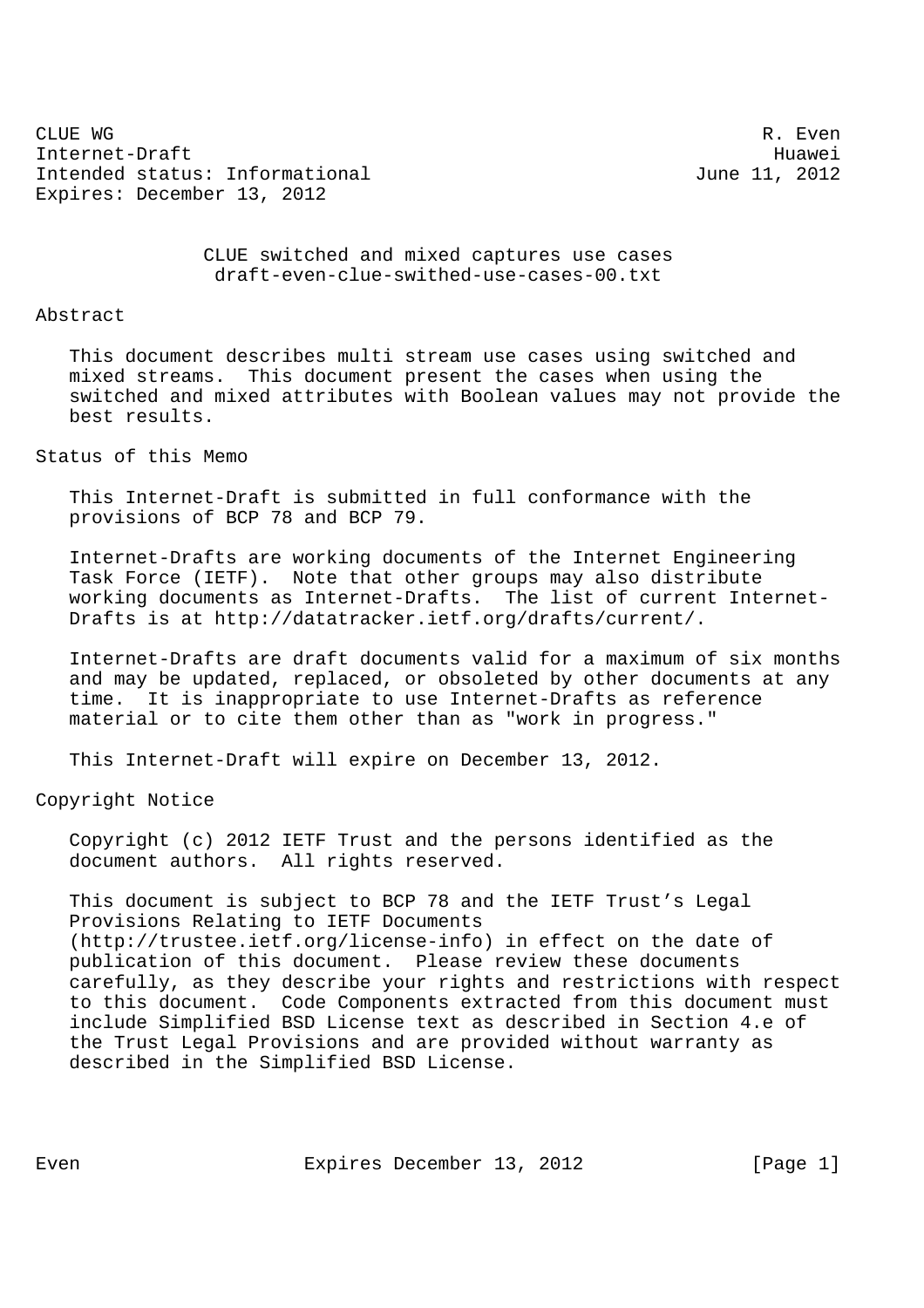Table of Contents

| 7.1. Normative References 7   |
|-------------------------------|
| 7.2. Informative References 7 |
|                               |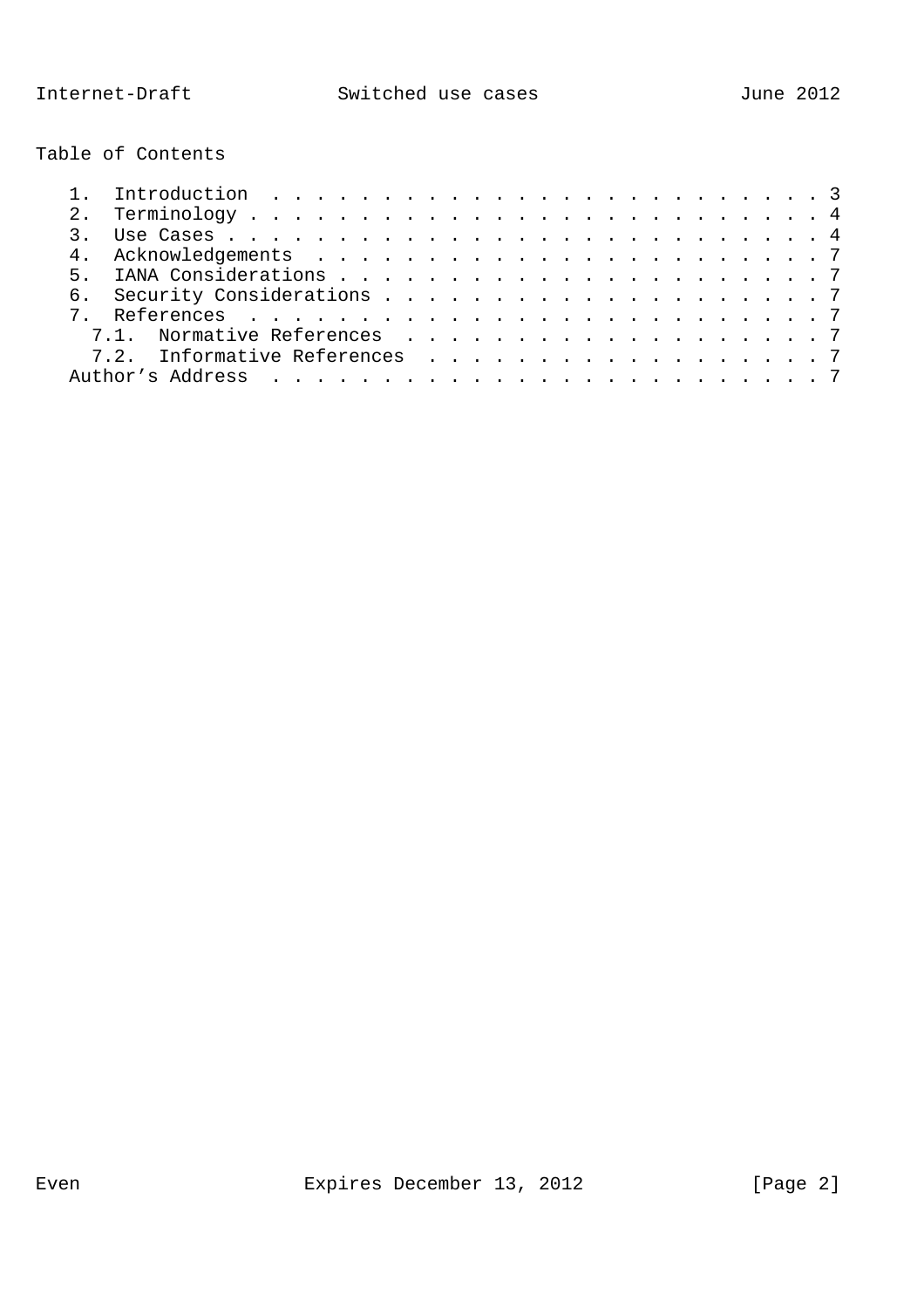1. Introduction

 The CLUE framework[I-D.ietf-clue-framework] defines "mixed" and "composed" attributes for media captures. Both attributes have a Boolean value. These attributes tell the receiver that the advertised media captures are composed or switched and the content is based on provider logic.

 using only Boolean values can support basic point to point call scenario and basic multipoint calls scenarios.

 For example we may have a Telepresence three camera system advertising four Capture Scene Entries (CSE).

 Note: Left, center and right position for media capture is conveyed using the point of capture and area of capture attributes.

(VC1 (Left camera), VC2 (middle Camera), VC3(Right Camera))

(VC4 (left), VC5(right))

(VC6 (Composed))

( VC7(switched))

 On the consumer side a three monitor system may choose the first capture scene entry; a two monitor system may choose the second CSE, it may select VC1 and VC2 or even VC6 or VC7; a single monitor system may choose VC6 or VC7 or decide to ask for VC2 for example.

 In the centralized multipoint case the MCU may advertise the above CSE allowing the consumer to have a similar selection as the point to point case except that the first two CSE may have switched attribute for all media captures in order to allow the MCU to send views according to a defined policy.

 Note : The MCU advertisement may define if MCU will do site switch or segment switch using the scene-switch-policy attribute. In the site switch case when the number of the media capturesbetween the source and the receivers does not match it is up to the MCU to decide how to handle the site switch case.

The current framework allows this basic set of interoperability.

 Based on these CSEs, the consumer in a point to point call knows who the source is (both the endpoint and the spatial information). In the multipoint case the mapping for the mixed and switched media captures content to RTP streams should be addressed by the RTP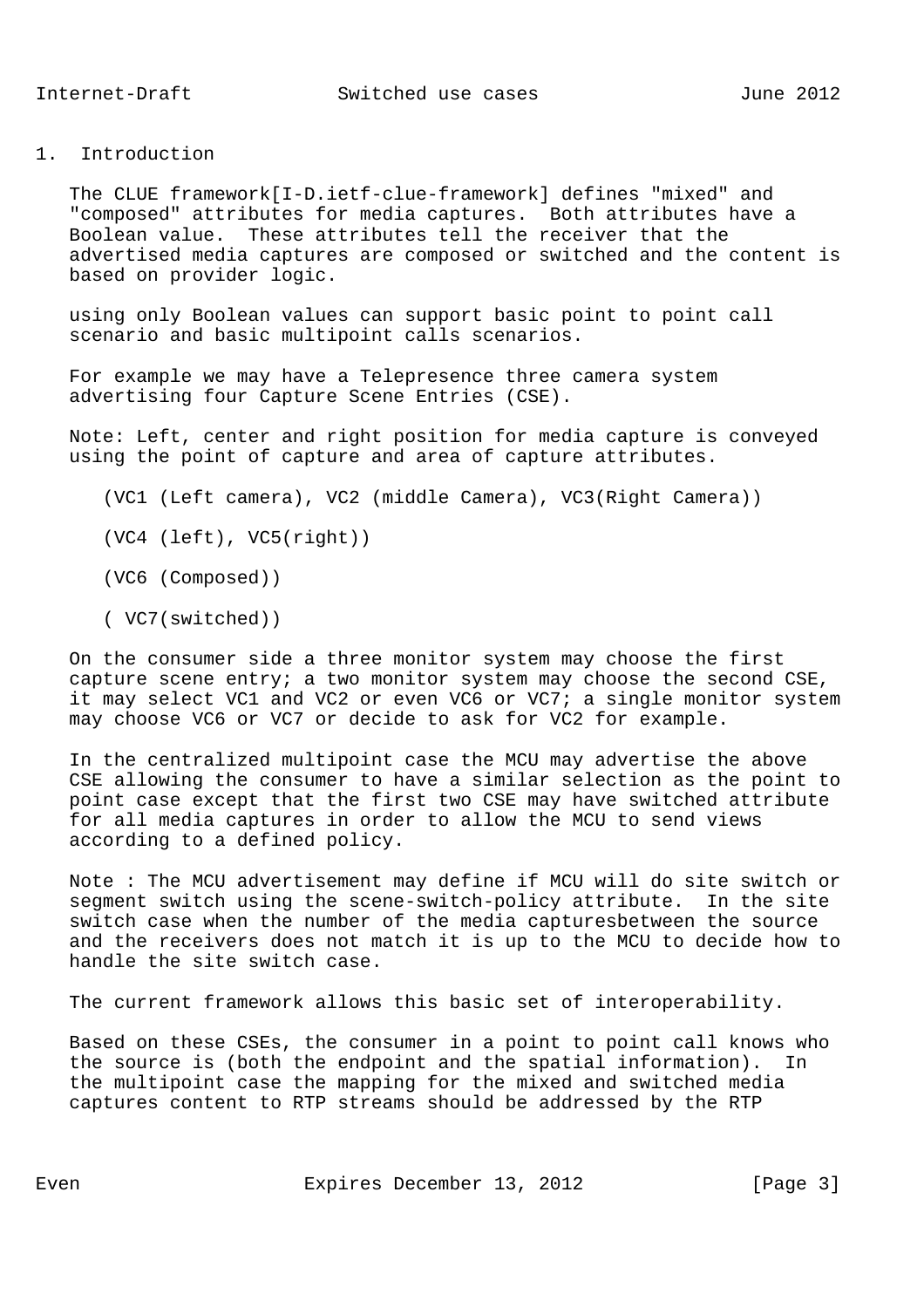mapping document. This should allow for a consumer to know whose media he is currently receiving in each switched or mixed media capture. The consumer can get a conference roster using the conference event package. BTW: The MCU can add a text description in each sub-window of the mixed stream presenting to the user readable information about the source.

## The attributes specified in the current

 framework[I-D.ietf-clue-framework] without a capability message requires the provider to advertise CSEs that can be used by what he considers as typical TP systems (one to three or four camera/monitors systems).

 In the above case the consumer cannot control what will be the content of the composed or switched media captures. The advertisement will provides partial information that will enable the consumer to render mixed views using multiple received streams based on consumer logic.

 Note: The current model allows the provider to update previous advertisements and the consumer to ask for different configurations from the active advertisement using the configure message. The current model does not provide a way for the consumer to provide any information about his system hardware and software capabilities (like number of monitors, ability to mix multiple streams to render a mixed/switched view). There is a capability message in the current framework [I-D.ietf-clue-framework] but it is not specified and it seems that there will be a consensus to remove it.

2. Terminology

 The key words "MUST", "MUST NOT", "REQUIRED", "SHALL", "SHALL NOT", "SHOULD", "SHOULD NOT", "RECOMMENDED", "MAY", and "OPTIONAL" in this document are to be interpreted as described in RFC2119[RFC2119] and indicate requirement levels for compliant RTP implementations.

## 3. Use Cases

 There is an interest from the CLUE WG members to look at advanced cases where the consumer wants to get better control over the number and content of the media captures. Some of the examples given

 o A consumer's system may have more monitors than cameras, these monitors can be used each as a single entity or the consumer would like to group a couple of them to appear as one.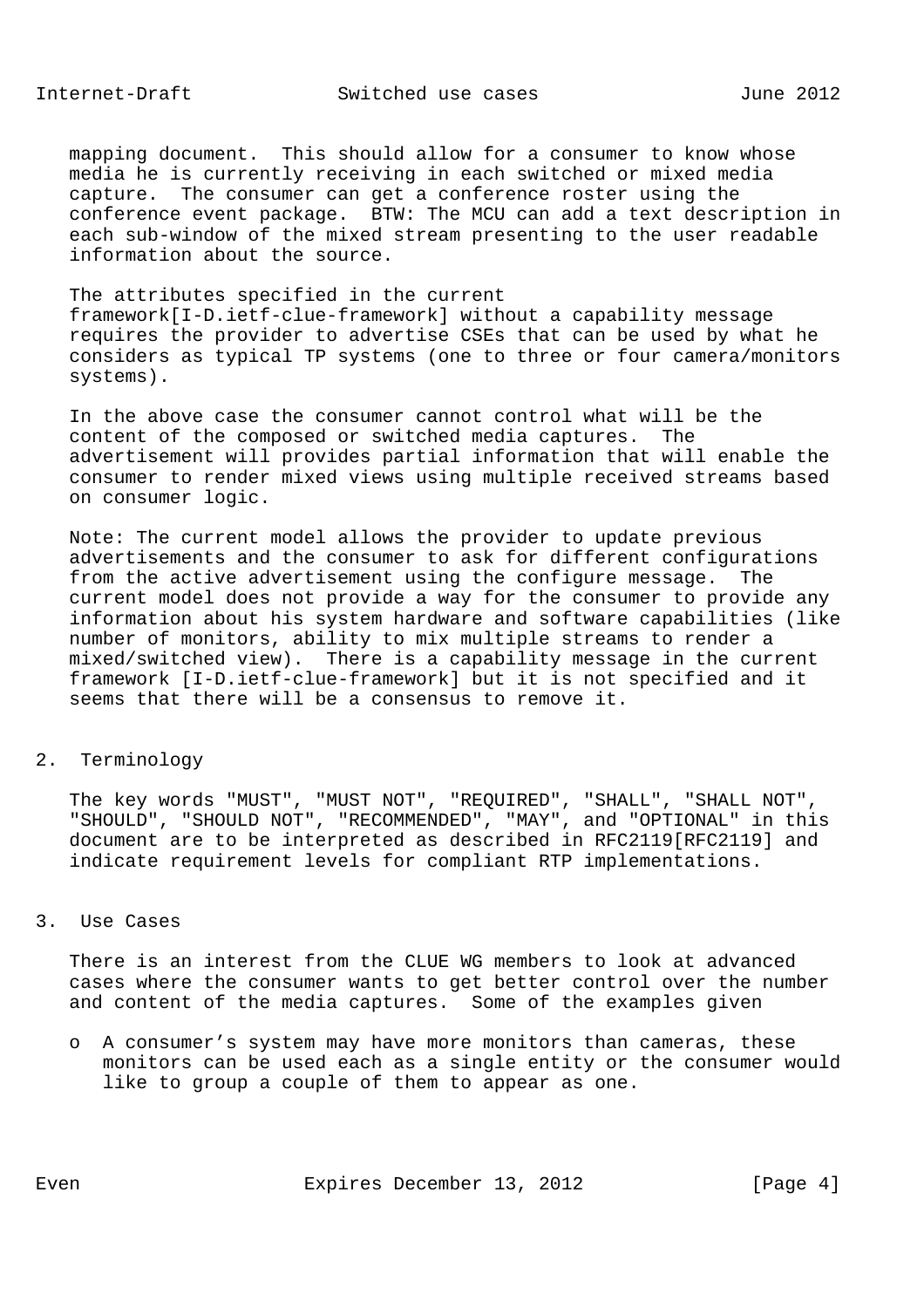- o The consumer's monitors may not be in a one row left to right spatial order.
- o The consumer wants to render multiple media captures to a single or multiple monitors building his preferred layout.
- o The consumer may have N monitors for main video and M monitors for presentation where N+M is fixed while N and M can change for each call or during a call.

 The above examples represent part of the possible cases where the consumer wants control over the content of the media captures and of cases where the consumer provides more information to the provider about his hardware and software capabilities.

 The document will try to list such cases. Some of these cases can be merged.

- 1. The provider offers multiple mixed captures. Currently the only attribute has a Boolean value. The provider would like to provide more information about the mixes content allowing the consumer to select a relevant one.
- 2. The provider would like to offer only media captures that are useful to the consumer. The simple case is based on the number of available monitors for main video.
- 3. The consumer will provide more information about his preferences for example the total number of monitors that can be used dynamically for all types of media (number of speakers, number of monitors for main or presentation video, the number of simultaneous video streams that the consumer can decode ...). The provider will advertise relevant CSEs that he can support to address these preferences. It may be more than one option.
- 4. The MCU will offer mixed media captures (one or more) in one or more CSEs. The consumer want to select how many sources are in each mixed capture and how the layout should look. This will allow each consumer to create a personal layout if the MCU allows this functionality. The MCU is doing the actual mix in the case.
- 5. The MCU will offer multiple media captures in one or more CSEs. The consumer want to select who will be seen in each mixed capture knowing the number of maximum media streams that can compose the mix. This use cases adds to the previous one the ability to control the policy by which streams are added or removed from a mix.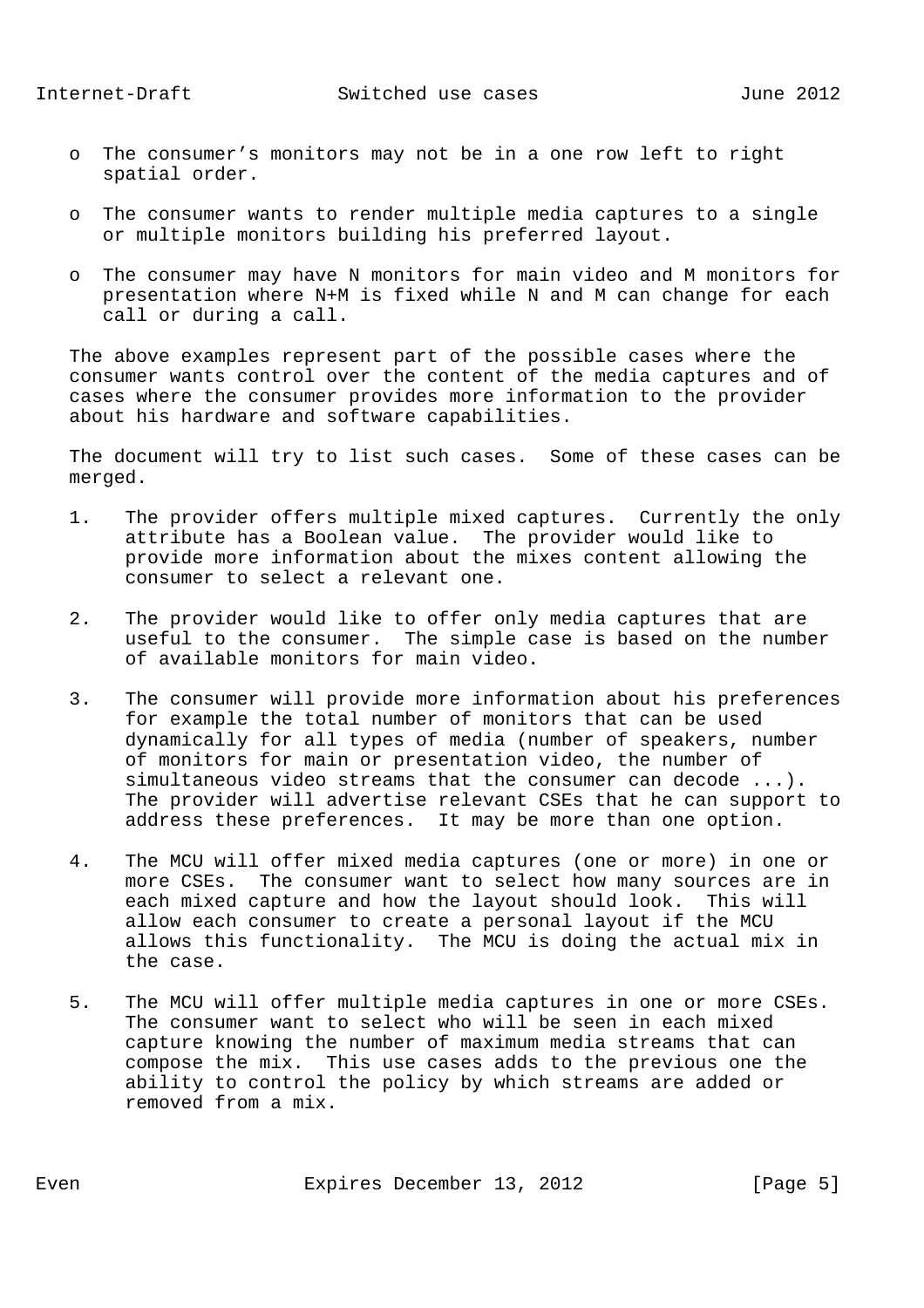- 6. The MCU will offer multiple switched media captures in one or more CSEs. The consumer wants to define a switching policy for each of the switched streams.
- 7. The MCU will offer multiple switched and mixed media captures in one or more CSEs. The consumer would like to define the layouts topology.
- 8. The MCU will offer multiple switched and mixed media captures in one or more CSEs. The consumer would like to know what the available layouts are and optionally define who is in each sub window of the layout by defining policy or by selecting specific individuals.
- 9. The consumer would like to get multiple media captures and create his own views. The media capture may be a switched stream. The information available to the consumer should include the identity of the stream and its spatial information (example left camera from TPRoom1). The information should be available when a switch occurs.
- 10. The consumer would like to define layouts to the provider to be used for the media captures. The consumer accepts a mixed or switched stream in each sub-window. The maximum number of switched streams will be the number of sub-windows. The consumer will need to know who is the current stream in a mixed capture including his spatial information.

Things to consider.

- o Which cases we want to support and why not to support the others.
- o Are there more use cases.
- o The current framework talks about adding attributes. It does not talk about adding new message to the call flow. A new message may be needed from the consumer to the provider to address this case unless the configure message will be used for it which may require adding a child element to the clue-info element from the data model individual draft.
- o These cases require more information from provider to consumer. They also require the consumer to provide information to the provider. At the February interim meeting it was suggested to have this type of functionality in future extensions. Is this still how we feel about it.